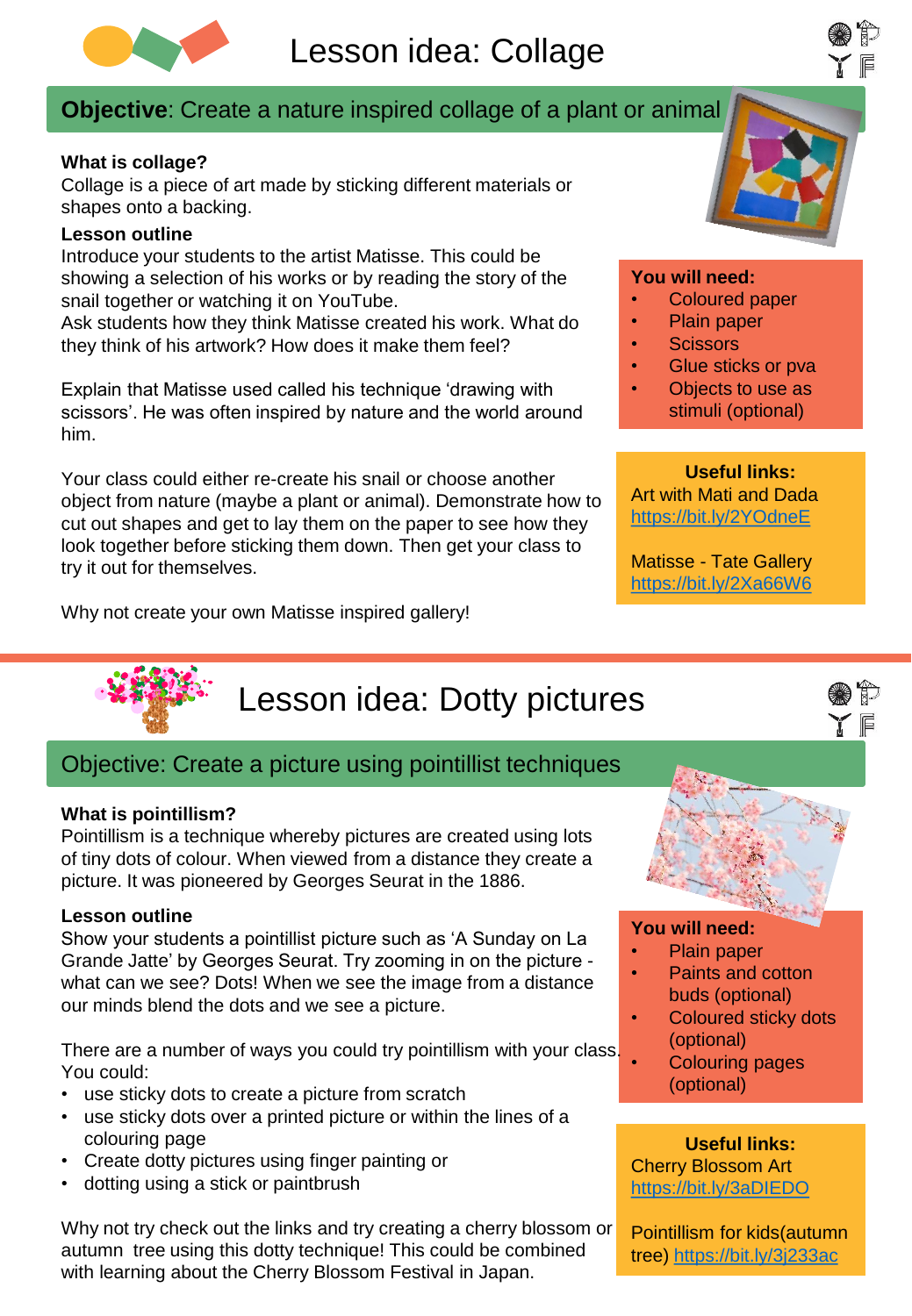# **Objective**: Create a picture with parts only insects can see.

#### **What is UV light?**

Light is made up of different length electromagnetic waves. Human eyes can only see certain wavelengths and we call this visible light. Ultra violet (UV) is beyond the violet we can see - it has shorter waves and is invisible to us.

#### **Lesson outline**

Show your students an image of a flower. What can they see? Explain that sunlight is actually made up of lots of colours – we can see them when we see a rainbow. However, there are even colours that human eyes can't see! Imagine a rainbow, some animals can see the colours past red – we call this infrared (think night vision goggles!) and some can see past violet – we call this ultraviolet (UV). Insects can see some of the visible light we can see but they can also see some UV too. It's hard for us to create exactly what an insect would see but the Insecta Spectra video gives a good idea. Share this with your students and imagine how they would see the world as an insect.

Get your students to have a go at drawing some flowers and then add in extra 'secret' detail for insects using a pen with invisible (UV) ink. This can be revealed using the UV torch in the loan box!



#### **You will need:**

- Plain paper
- Paints or coloured pencils
- Spy pen (with UV ink)
- Flowers to draw
- UV torch

#### **Useful links:**

Insecta Spectra <https://bit.ly/3AIQy9J> Show me the Honey: Watch from 13:13 to find out about bee vision! <https://bbc.in/3nasPKJ>



# Lesson idea: Bee active

**Objective**: Make a bee headband and learn a waggle dance!

#### **What is a waggle dance?**

When bees have found a source of food they can communicate this to other bees in their hive by doing a special set of movements which we call a waggle dance.

#### **Lesson outline**

Honey bees live together in hives. What do bees like for food? Flowers! Share the Bee Dance story with your students. Recap that when bees find a source of food they will fly back to the hive and tell all the other bees how to get to the food by doing a special set of movements called a waggle dance.

Share the waggle dance video with your students.

Get your students to have a go at doing the movements of the waggle dance. Why not listen to some bee inspired music such as the nursery rhyme Here is the Beehive or classical pieces such as Flight of the Bumblebee by Rimsky Korsakov while dancing too!

You could use coloured paper or card to make headdresses with your class that they could wear whilst re-creating their waggle dances.

#### **You will need:**

- **Black and yellow** paper or card
- **Scissors**
- Glue or tape

### **Useful links:**

How to waggle dance <https://bit.ly/3jgnlNy> Here is the Beehive <https://bbc.in/3jivrFj> Bee Dance by Rick **Chrustowski** <https://bit.ly/3n8X9FC> Flight of the Bumblebee <https://bit.ly/30KBtIn>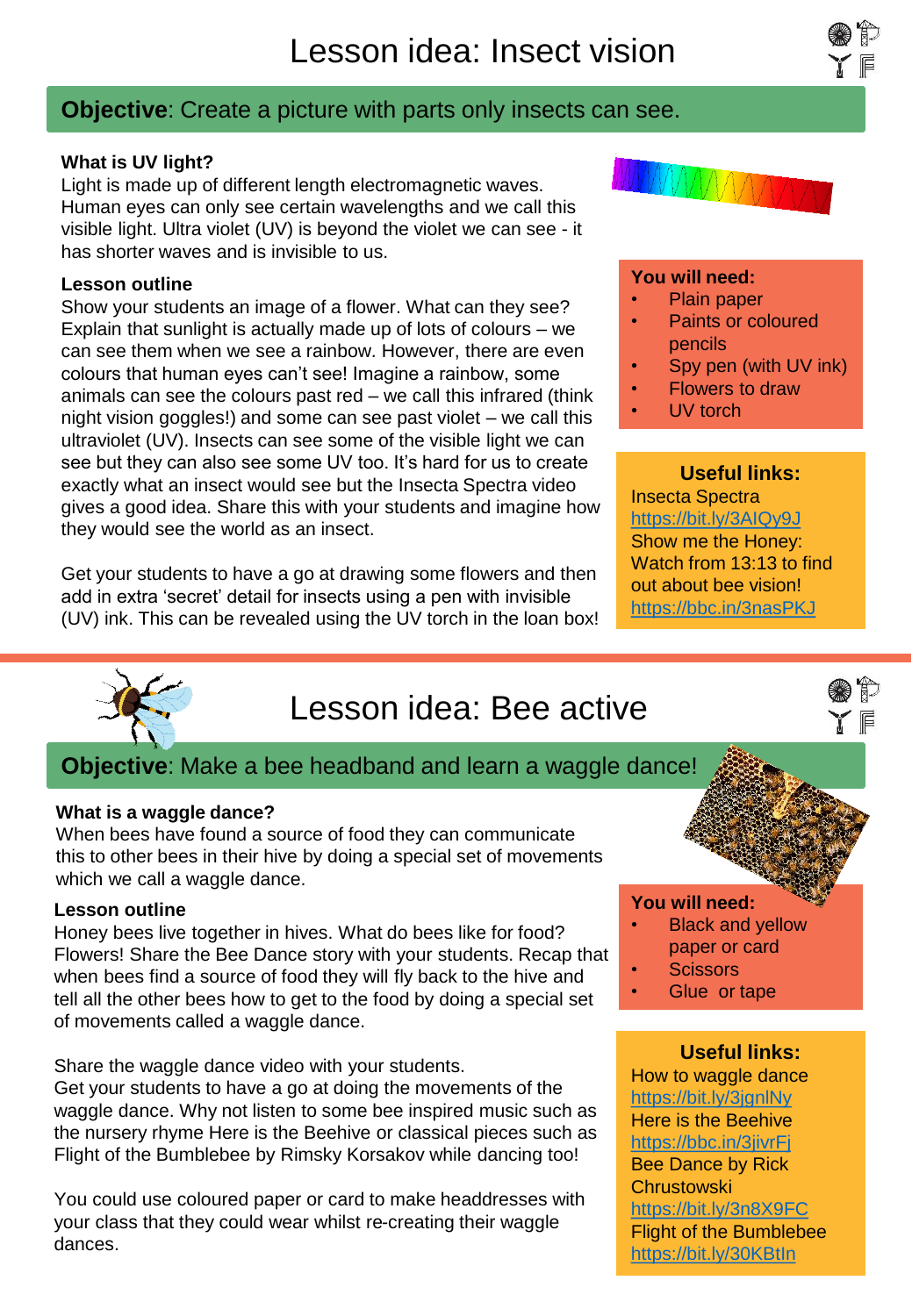



# **Objective**: Press flowers to make a piece of art or herbarium sheet

#### **What is Oshibana?**

Oshibana is the Japanese art of using pressed flowers to create a piece of artwork. It originated in Japan in the 16<sup>th</sup> Century and became popular in Victorian times as trade with Japan increased.

#### **Lesson outline**

Pressing flowers was a popular pastime for the Victorians. As well as being a hobby it also gives us good scientific and cultural records of the flowers that were around at the time.

By pressing flowers you are drying them out and this preserves them by removing moisture. If things contain moisture then they are likely to rot. Pressing flowers also stops them from shrivelling up as they dry. There are a number of different ways that you can press flowers and some take many weeks – check out the links for some guides on these. The Natural History Museum guide is great and also explains how to create a herbarium sheet to create a scientific record of the plants that are around now.

Try pressing some flowers or leaves with your students and turn them into a piece of art or a scientific herbarium sheet with notes about the plants on them.



#### **You will need:**

- Flower press or a book to press your flowers in
- Plain paper
- Flowers or leaves to press

#### **Useful links:**

Natural History Museum guide <https://bit.ly/3DrXcmv> 4 methods for pressing

flowers <https://bit.ly/3C1JNB4>

# Lesson idea: Rock balancing



### **Objective**: Create a piece of temporary art while practicing motor skills

#### **What is a rock cairn?**

Rock cairns are human-made stacks or rocks. Historically they mean different things to different cultures. They may be navigational aids, monuments or represent a burial site.

#### **Lesson outline**

Depending on your class ability or topic this could be linked to looking at types of rocks, the science of balancing things, different cultures from around the world or outdoor artists.

Adrian Grey is a stone balancing artist who works with sculpture and photography. Share some of the examples from his website and ask them what they think about the work.

Challenge your students to create their own stone balancing sculpture. Get them to identify how they would stay safe while doing this activity. Can they make a certain shape or pattern using the rocks? What is the tallest stack they can make –they can use a ruler to measure the height of their stack. Why not take pictures to record their artwork.

It is important to be careful where you do this as you don't want to do it where they could be confused as trail markers, speed up erosion of a site or destroy a habitat.



**You will need:**

- Selection of rocks to stack
- Camera to record your artwork!

#### **Useful links:**

Why people stack stones [https://on.natgeo.com/3G4](https://on.natgeo.com/3G4cfox) cfox Adrian Grey Stone **Balancing** <https://bit.ly/2Z1PUH8>